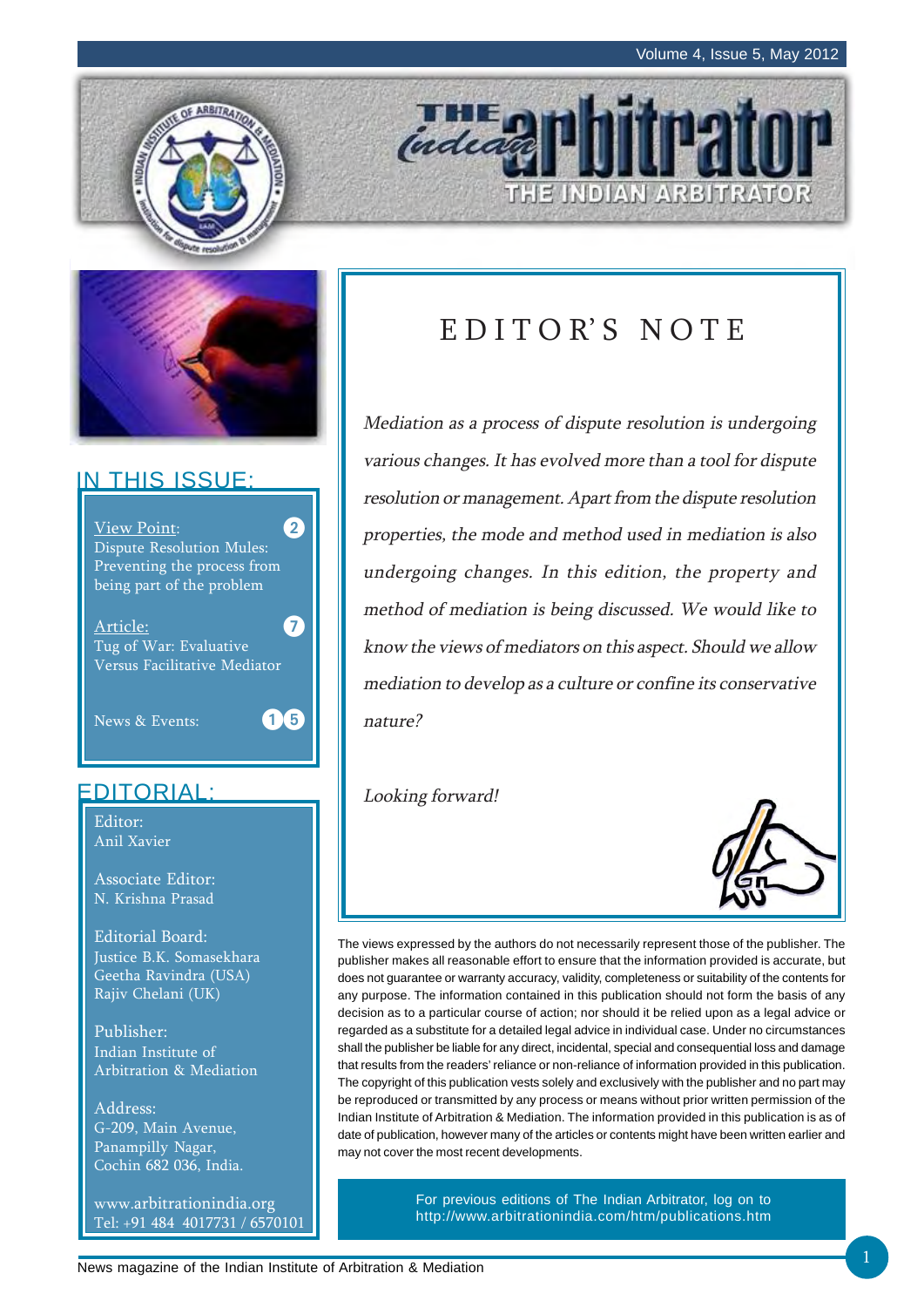

# Dispute Resolution Mules Preventing the process from being part of the problem : MICHAEL LEATHES

Packaging non-contentious mediation in the same box as adversarial arbitration has had an important unintended upside - it encourages the development and use of hybrid forms that drive synergy from the best features of both processes to generate holistic benefits. Many creative professionals in the dispute resolution field have come up with some imaginative and useful options. Process should be configured to fit the substance of an issue and all the parties engaged in it. Never the other way around. The author analyses the various hybrid forms.

 $\mathbf M$ ermaids, like Sphinxes, are hybrids. Each combines distinct elements of another species to create something that is supposed to function better. I am a hybrid myself, a cocktail of Polish, Indian and English bloodlines, though opinion is sharply divided on whether the result is a functional improvement. A mule, derived from the union of a female horse and a male donkey, is more patient, sure-footed, hardy and longer-lived than the horse, and less obstinate, faster, and considerably more intelligent than the donkey. The ancient Egyptians, Romans and Greeks much preferred mules to other forms of transport.

Toyota has coined "Hybrid Synergy Drive" for its 21st Century mule, the Prius, a marriage of the environmental and economic benefits of a nickel-metal hydride electric motor and the power of a modern internal combustion engine, while minimizing the negatives of each. They work in tandem. It's an inspiring concept. Does it have longer legs, into the world of dispute resolution?

Alternative Dispute Resolution or "ADR" is a strange term that could mean very different things - mediation, or arbitration. Packaging non-contentious mediation in the same box as adversarial arbitration has had an important unintended upside - it encourages the development and use of hybrid forms that drive synergy from the best features of both processes to generate holistic benefits. Over the years, the many creative professionals in the dispute resolution field have come up with some imaginative and useful options.

To understand the nature of a mule it is first necessary to understand the horse and the donkey. To value hybrid forms of ADR requires an appreciation of mediation and arbitration.

\* I am grateful to mediators and arbitrators Alan Limbury of Strategic Resolution in Sydney, Jeremy Lack, a JAMS International panelist in Geneva and Peter Phillips of Business Conflict Management in Montclair NJ and to Irena Vanenkova, of IMI and Ute Joas Quinn of Shell International, for reviewing this article and offering valuable practical insights, experience, wisdom and support.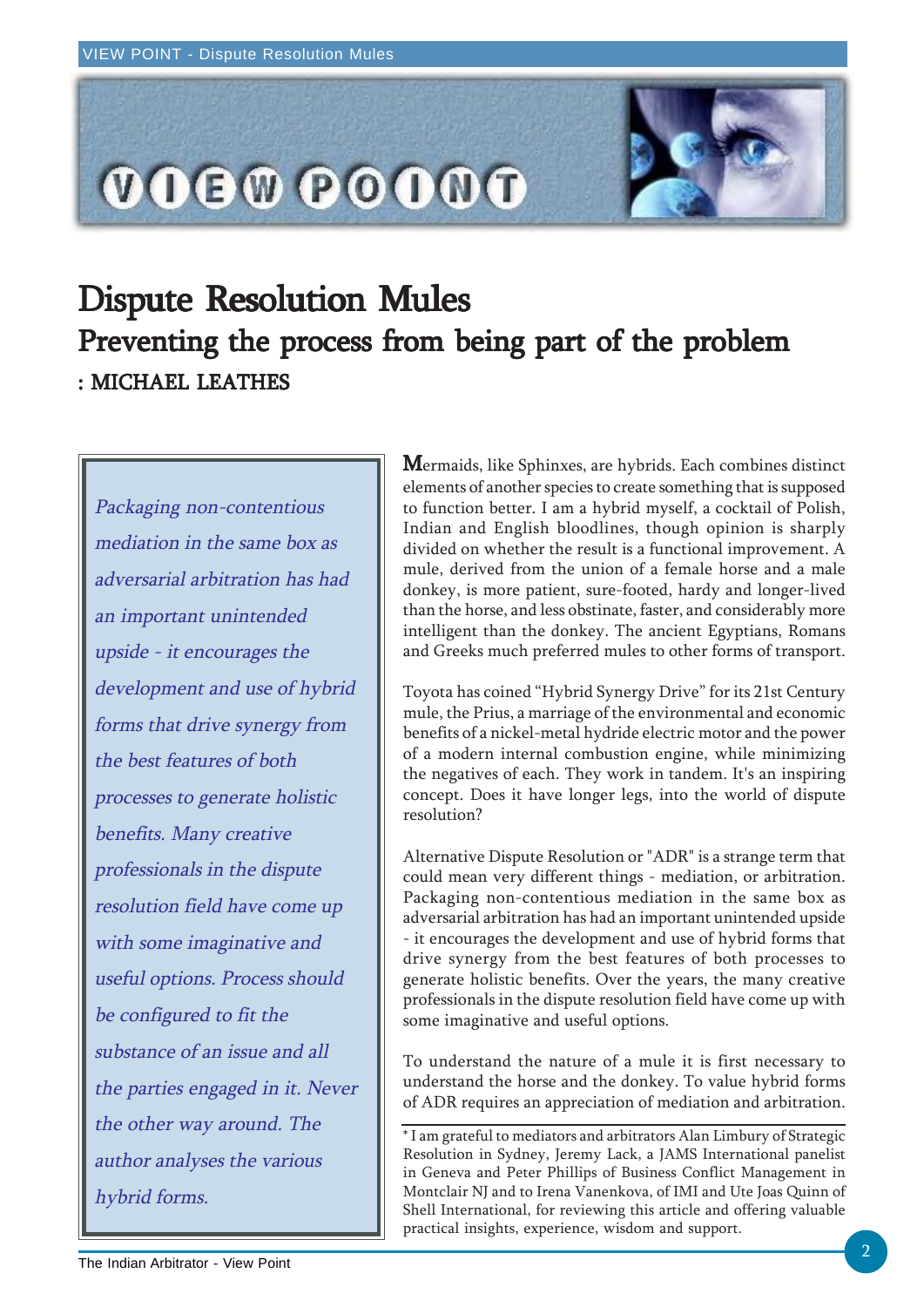

Mediation can be described succinctly. Mediation is a non-binding voluntary negotiation facilitated by a trusted neutral person. Mediation may result in a contractually-binding settlement, but only if the parties so wish. In its classic form, the mediator does not express an opinion on merits or law, and is entirely facilitative.

Arbitration is private judging. It involves the parties voluntarily submitting their dispute to a neutral person who hears the parties' arguments and makes an award that will fully and finally bind the parties. Invariably, arbitrations are conducted in accordance with rules published by an arbitral body. Under the New York Convention of 1958, arbitral awards made in one country can be enforced in other countries.

An important difference between the two relates to the degree of compulsion. Once begun, the parties cannot escape an arbitration and must live with the consequences. Mediation, being an entirely voluntary attempt by the parties to resolve the matters at hand, means they can walk away from the process at any time with no adverse results.

With that description of the horse and the donkey, here are my personal top 10 dispute resolution mules that are in practical use today:

# Arb-Med

The process starts as an arbitration, often on an accelerated basis. The neutral makes the award, but instead of immediately announcing it to the parties, seals it in an envelope and keeps it secret. Then the neutral (who could be the same or a different person) becomes a mediator, facilitating the parties to come to a negotiated settlement. The parties agree beforehand that if they are unable to settle (say by a certain time, or if they stop the mediation phase) then the envelope is opened and the parties are bound by that outcome.

The advantage is that the parties know they will reach an outcome, but the uncertainty of what the envelope contains motivates them to find a negotiated outcome rather than risk opening Pandora's Box. Arb-Med can be used to break deadlocks in mediations and even in negotiations (for example, where parties cannot agree on an amount of money to change hands<sup>1</sup>).

#### (Footnotes)

1 see: Einstein's Lessons in Mediationhttp://imimediation.org/index.php?cID=129&cType=document



# Become part of IIAM

We are happy to invite you to become an IIAM Member. Apart from the Governing Council, elected from the members, it is decided to form Expert Committees and Users Committees from the members to give expert advice / opinions to the Governing Council on the improvement of ADR in India. Your association will provide the necessary inspiration for the endeavours of IIAM.



Choose from the different category of memberships.

For details: log on to www.arbitrationindia.com/htm/membership.htm or mail to dir@arbitrationindia.com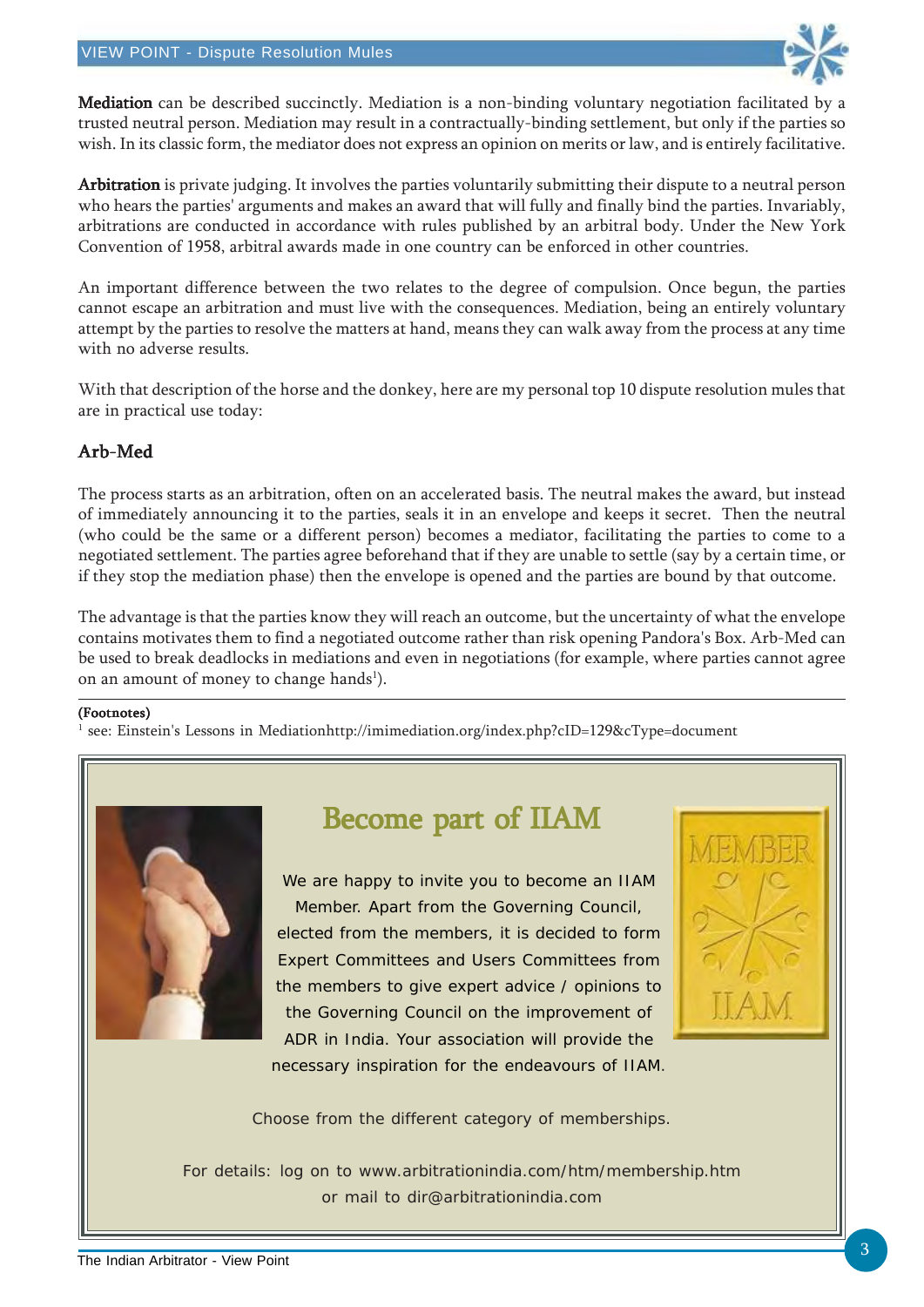

# Med-Arb

Also known as Binding Mediation, the process is the reverse of Arb-Med. The neutral begins as a mediator. If the parties cannot settle all issues as a result of the mediation, the neutral becomes an arbitrator and renders an enforceable decision on those issues. There are a few main drawbacks to Med-Arb. The first is the effect it has on the integrity of the mediation - not only are parties unlikely to be as honest and truthful with a mediator who may later impose an outcome as an arbitrator. Second, for an arbitration award to be enforceable, any significant confidential information disclosed during the mediation phase must be disclosed to all parties before the arbitration proceeds. To counteract the first, parties often agree that if a settlement is not reached in the mediation phase, a different neutral will be engaged to act as arbitrator. But the confidentiality issue is a serious problem. Med-Arb lacks the psychological incentive to settle that is inherent in Arb-Med.

## Non-Binding Arb-Med and Med-Arb

Instead of the arbitration resulting in a binding decision, the parties could agree that they would not be bound by the outcome of the arbitration phase. Some might argue that such a process would be impotent and pointless, and indistinguishable from conciliation (a form of evaluative mediation), but others see advantage in the greater degree of structure and formality to the process as well as its capacity to forge a range within which a settlement could be reached<sup>2</sup>, and the positive impact that can have on the negotiating dynamics between the parties.

## Conciliation/Evaluative Mediation/Early Neutral Evaluation

There are many definitions of "conciliation" but the most common describes a process involving a neutral with an active but advisory and evaluative - but non-binding - role. Conciliators are likely to make suggestions for how to resolve a dispute as well as the settlement terms and may robustly encourage the parties to settle, even engaging in arm-twisting. So a conciliator is an evaluative mediator, though not all evaluative mediators would go so far as to call themselves conciliators. There are variations on this hybrid, such as Early Neutral Evaluation (ENE) where the neutral offers an opinion on the merits up front, or early on, but then applies a lighter touch.

## Mini-Trial

It's like being in a court or tribunal, except that instead of presenting the case to a judge or arbitrator, it is presented to senior representatives of each side who have the full authority to settle the case, often in the presence of a mediator. Usually, those representatives are not involved in the day-to-day running of the case. They may be chief executives of a corporation or Government ministers, for example. It may be the first time they have heard the other side's case expressed by the other side. Once the cases are presented, the mediator takes the representatives aside, with or without the parties' advisers, to try and help resolve the case. Mini-Trial can be handled without a mediator, but it helps to have one present to keep the settlement talks on track.

## Party Hat-Swapping

Some mediators suggest that, at the start of the process, the parties behave like litigators but assume the role of the other side for a brief period as an acting exercise and make their opening statements as if they were their opponent.

The American mediator, David Shapiro famously said, shortly before he died in October 2009: "People come to me in love with their case. I tell them - I'm going to break up your romance." Getting each party to swap hats and present the other side's case as an acting performance is a clever way to break up the blind passion they may have for their case. Of course the parties all have to agree to do it, but the exercise has several

(Footnotes)

<sup>2</sup> Known to many dispute resolvers as ZOPA - Zone of Potential Agreement.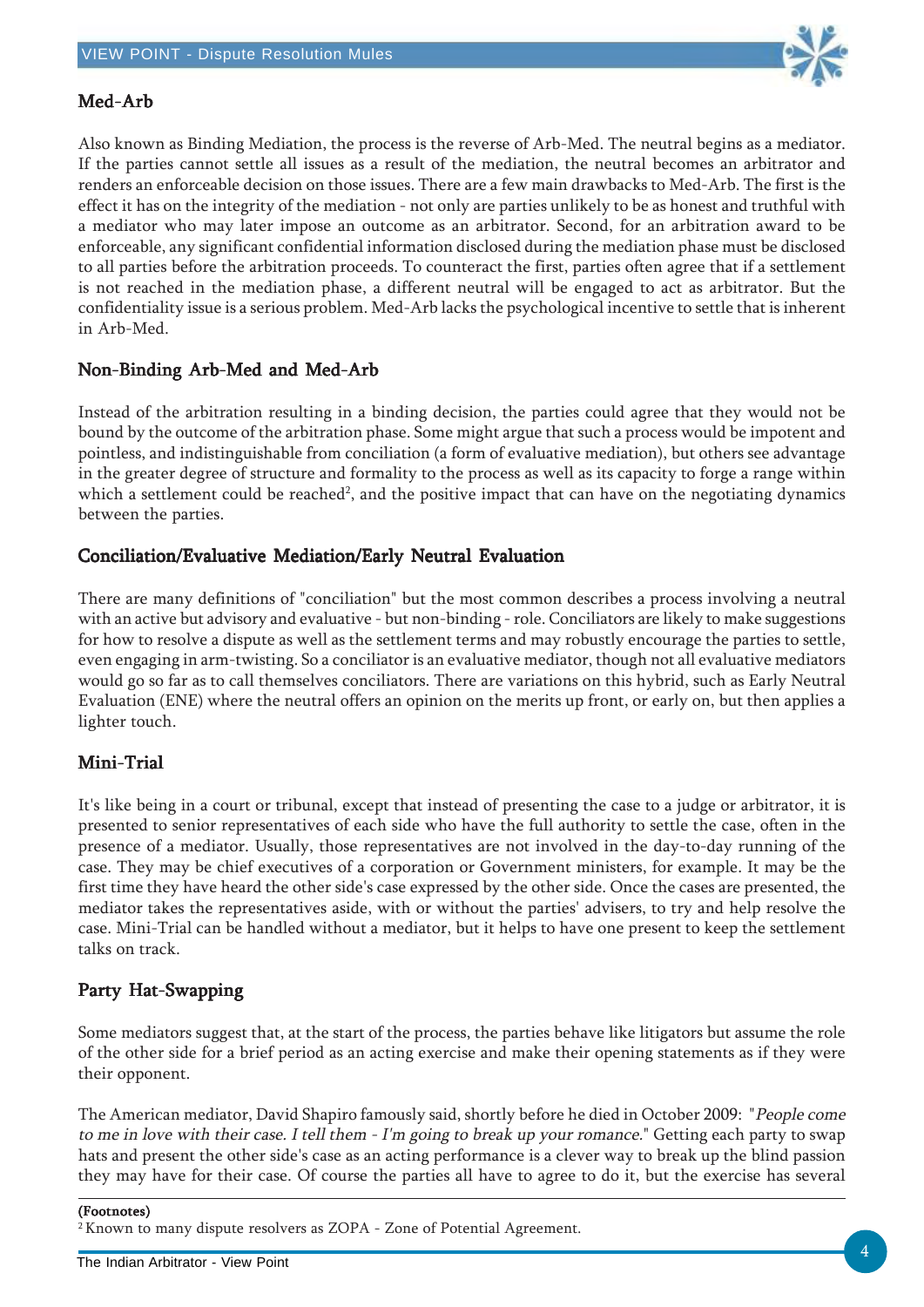

benefits. First, in most cases, the parties really have not considered the other side's position or interests in the depth they should. Secondly, it is an effective reality testing exercise. Thirdly, it gets the main positional issues on the table up front and in Technicolor. And finally, it is fun - it breaks the layer of ice covering a frozen relationship. A lot of laughing and pulled faces goes on. A great platform for effective mediation.

### Non-binding Arbitration

In some ways similar to ENE, conciliation and evaluative mediation, non-binding arbitration is where the parties enter into arbitration but do not agree to be bound by the award rendered. It helps the parties test the strength of their arguments, and can therefore break deadlocks.

### Baseball Arbitration (also called Mediation and Last Offer Arbitration)

Major league baseball players often have their remuneration fixed this way. It is typically a binding process where each party makes a final offer to settle at a stated figure. The role of the neutral is to select one of these figures and may not propose another figure. The idea is that this encourages the parties to make reasonable submissions in order to maximize the chance their figure will be chosen. The process can be linked to mediation or conciliation as a deadlock-breaker before the neutral selects the figure, involving the neutral to morph into mediation before re-assuming the role of arbitrator if the mediation does not reach a settlement.

There are several variations on Baseball Arbitration. In Hi-Lo Baseball, the parties agree a range within which the demands must fall, and usually give the neutral flexibility to set a figure that is different from those proposed by the parties provided it falls within the agreed range.

In Night Baseball, the parties establish their figures but keep them sealed in envelopes so that they are unknown to the neutral. The parties then argue their positions to the neutral, and the neutral makes an award. The envelopes are then opened, and the party whose figure is closest to the neutral's figure becomes binding.



The Lighter Side

On reaching his plane seat a man is surprised to see a parrot strapped in next to him. He asks the stewardess for a coffee where upon the parrot squawks "And get me a whisky you cow!" The stewardess, flustered, brings back a whisky for the parrot and forgets the coffee.

The parrot drains its glass and bawls "And get me another whisky you idiot." Quite upset, the girl comes back shaking with another whisky but still no coffee.

Unaccustomed to such slackness the man tries the parrot's approach "I've asked you twice for a coffee, go and get it now or I'll kick you."

The next moment, both he and the parrot have been wrenched up and thrown out of the emergency exit by two burly stewards.

Plunging downwards the parrot turns to him and says,

"For someone who can't fly, you complain too much!"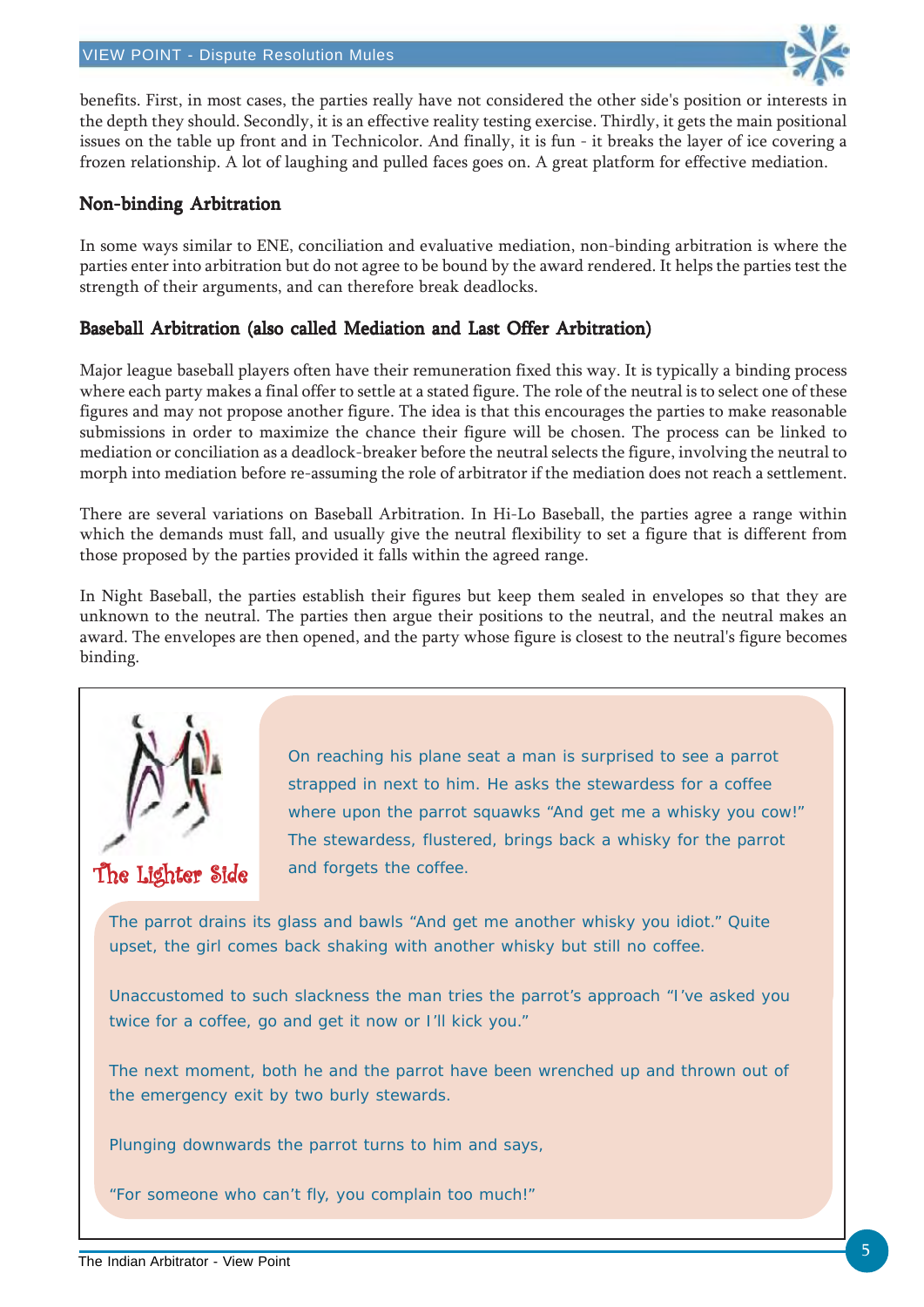

## Collaborative Lawyering

Collaborative law is a US born and bred dispute resolution platform based on cooperative strategies pioneered by David Hoffman and Boston Law Collaborative<sup>3</sup> over 20 years, and is now underpinned by the Uniform Collaborative Law Act 2009. The parties agree up-front to use problem-solving advisers to try and achieve a settlement, and to disclose whatever information is needed. They also agree not to threaten court action. However, if the dispute ends up in court, the parties' advisers must withdraw and the parties must find new representatives for the litigation. The psychological effect, and the focus less on people and content rather than process, combined with the support of advisers with no incentive to go to court, makes for a high settlement rate. Collaborative consultants (non-lawyers) are increasingly being enlisted by parties who want counsel with a wider focus to solve the issues. As Ute Joas Quinn of Shell International puts it: "We lawyers are selling ourselves short at the same time as being sold out"4 .

An application of collaborative lawyering is where the parties jointly fund the fees of a counsel whose client is not the parties, but the outcome itself. Conceived by Professor Jeswald Salacuse<sup>5</sup> at Tufts University, the "counsel to the deal" concept can be particularly effective where the parties are not in dispute, have envisaged a deal but want to make it as sustainable as possible.

## Combined Neutrals Combined

Combined Neutrals is a co-mediation hybrid using a mediator and conciliator working as a team. It is useful where there is a need for evaluative and facilitative skills. It is hard for a neutral to be, and to be perceived as, purely facilitative if they have given views of the case earlier. A facilitative neutral may not feel comfortable making a specific proposal where the parties or the neutral may not think this appropriate. By using a combination of neutrals not sequentially or separately but together as a team, the parties can have the benefits of both. It allows the parties to understand their alternatives while seeking a deal that maximizes value for everyone.

# CONFIGURING PROCESS TO CIRCUMSTANCES

Some mediators at the leading edge of thinking and practice have written extensively about hybrids. Three recent articles<sup>6</sup> cover the hybrid options in more detail.

David Plant<sup>7</sup> wisely observed: "*We have to start by defining the process as part of the problem*". Parties, their representatives and dispute resolution professionals need to think not only about which neutral to select to help their resolve disputes, but also what process to use for each set of circumstances. There are many hybrids to choose from, many of them tried and tested, and now, despite mules being unable to reproduce, hybrids of hybrids are developing in dispute resolution.

Process should be configured to fit the substance of an issue and all the parties engaged in it. Never the other way around. Harnessing up the right dispute resolution mule is often the ideal conveyance to get to the outcome.

#### (Footnotes)

(Author: Michael Leathes is the Director of International Mediation Institute, The Hague, Netherlands.)

<sup>3</sup> http://www.bostonlawcollaborative.com/

<sup>4</sup> Lawyers as a Catalyst for Change in Early Issue Business Conflict Management [add link]

<sup>5</sup> http://imimediation.org/jeswald-salacuse-article

<sup>6</sup> Hybrid Dispute Resolution Processes - Getting the Best While Avoiding the Worst of Both Worlds(2009), and Med-Arb: Getting the best of both worlds (2010)by Alan Limbury. ADR - The Spectrum of Hybrid Techniques Available to the Partiesby Jeremy Lack. All three articles available at: http://imimediation.org/hybrids

 $^7$  Seasoned arbitrator, mediator and general dispute resolver. Author of We Must Talk Because We Can.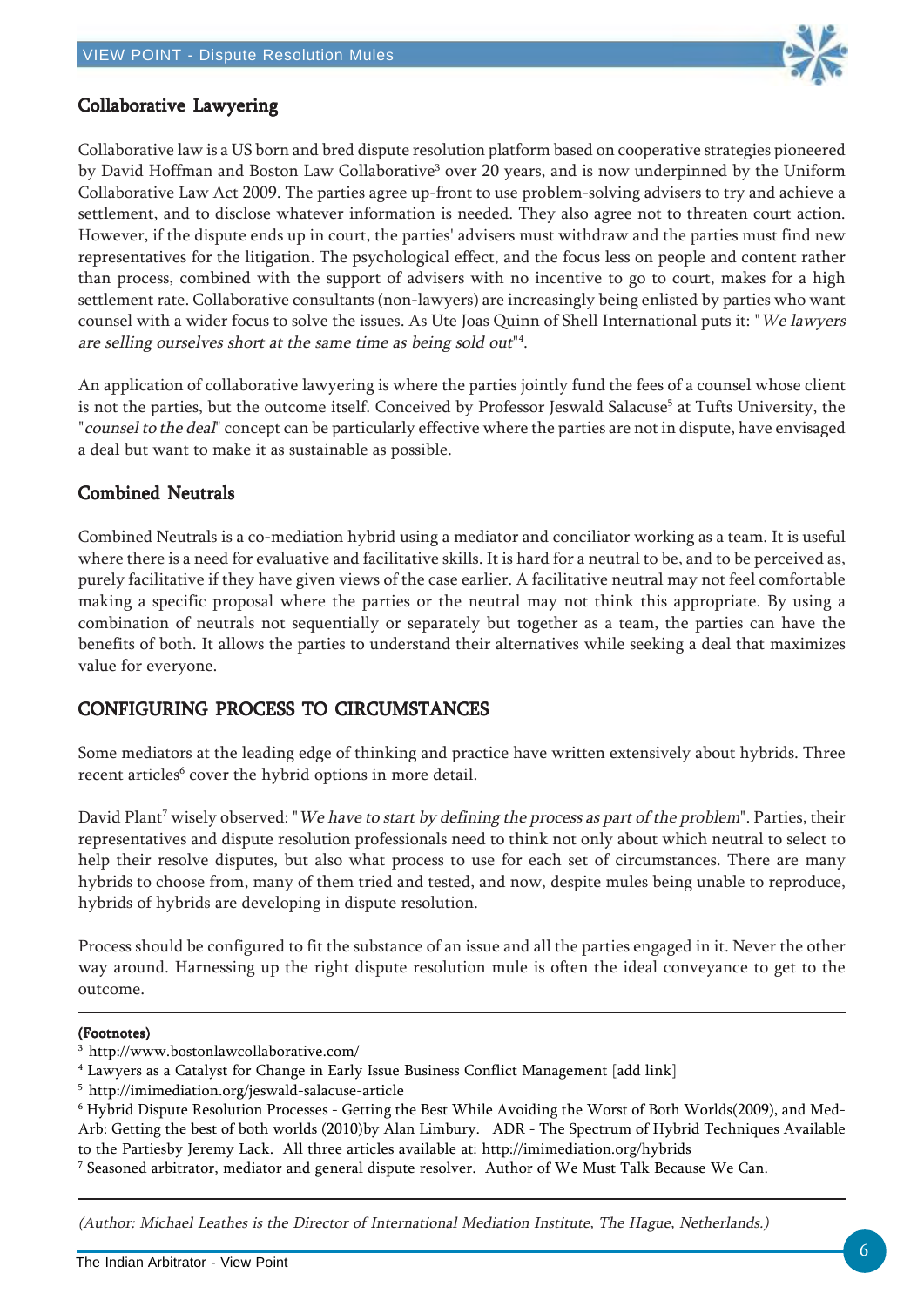

# Tug of War: Evaluative Versus Facilitative Mediator : DIKSHA MUNJAL

Looking at mediation from the historical perspective, mediation was confined to the facilitative role of a neutral third party. Gradually, however, there came a sharp divide amongst the existing mediators as regards the scope of intervention by a mediator in the mediation proceedings. The author attempts to portray the distinction between mediators and decision makers and sketches out the differences between the approaches taken by the facilitative and the evaluative mediators and tries to bring out the dangers posed when mediators strive to put on the evaluative cloak.

### I. INTRODUCTION

Mediation can be defined as a process where a neutral third party seeks to facilitate communication between the disputing parties to help them arrive to an amicable solution of their disputes culminating in a win-win situation for the parties. Though "…there is no single limiting definition of mediation, in part because mediators function in accordance with different philosophies and in statistically different ways"1 , the most commonly accepted definitions of mediation<sup>2</sup> incorporate two essential elements: "(1) third-party facilitation of dispute settlement, and (2) lack of third-party power to determine the resolution of the dispute".<sup>3</sup> The central focus of mediation is based on the principle of parties' self-determination. To further this basic principle, the role of a mediator must be well defined.

Looking at mediation from the historical perspective, mediation was confined to the facilitative role of a neutral third party. Gradually, however, there came a sharp divide amongst the existing mediators as regards the scope of intervention by a mediator in the mediation proceedings. At one end of the broad spectrum of a mediator's role, lies his or her active role as an evaluator and at the other, that as a facilitator of communication between the parties. These two positions are, however, in contrast with each other and hence, the debate as to the most suitable role of a mediator's intervention in the process.4

#### (Footnotes)

1 Murray S. Levin, 'The Propriety of Evaluative Mediation: Concerns About the Nature And Quality of an Evaluative Opinion' (2001) 16 Ohio State Journal on Dispute Resolution 267 2 See, e.g., Council Directive (EC) 2008/52 on certain aspects of

mediation in civil and commercial matters [2008] OJ L136/3 (hereinafter referred as 'EC Directive') Article 3(a)

[http://www.eur-lex.europa.eu/LexUriServ/ LexUriServ.do?uri=OJ:L:2008:136:0003:0008:EN:PDF]

3 Donald T. Weckstein, 'In Praise of Party Empowerment – And of Mediator Activism', (1997) 33 Willamette Law Review 501, 508 4 E.g. Lela P. Love, 'Top Ten Reasons Why Mediators Should Not Evaluate' (1997) 24 Florida State University Law Review 937; James J. Alfini, 'Evaluative Versus Facilitative Mediation: A Discussion' (1997) 24 Florida State University Law Review 919;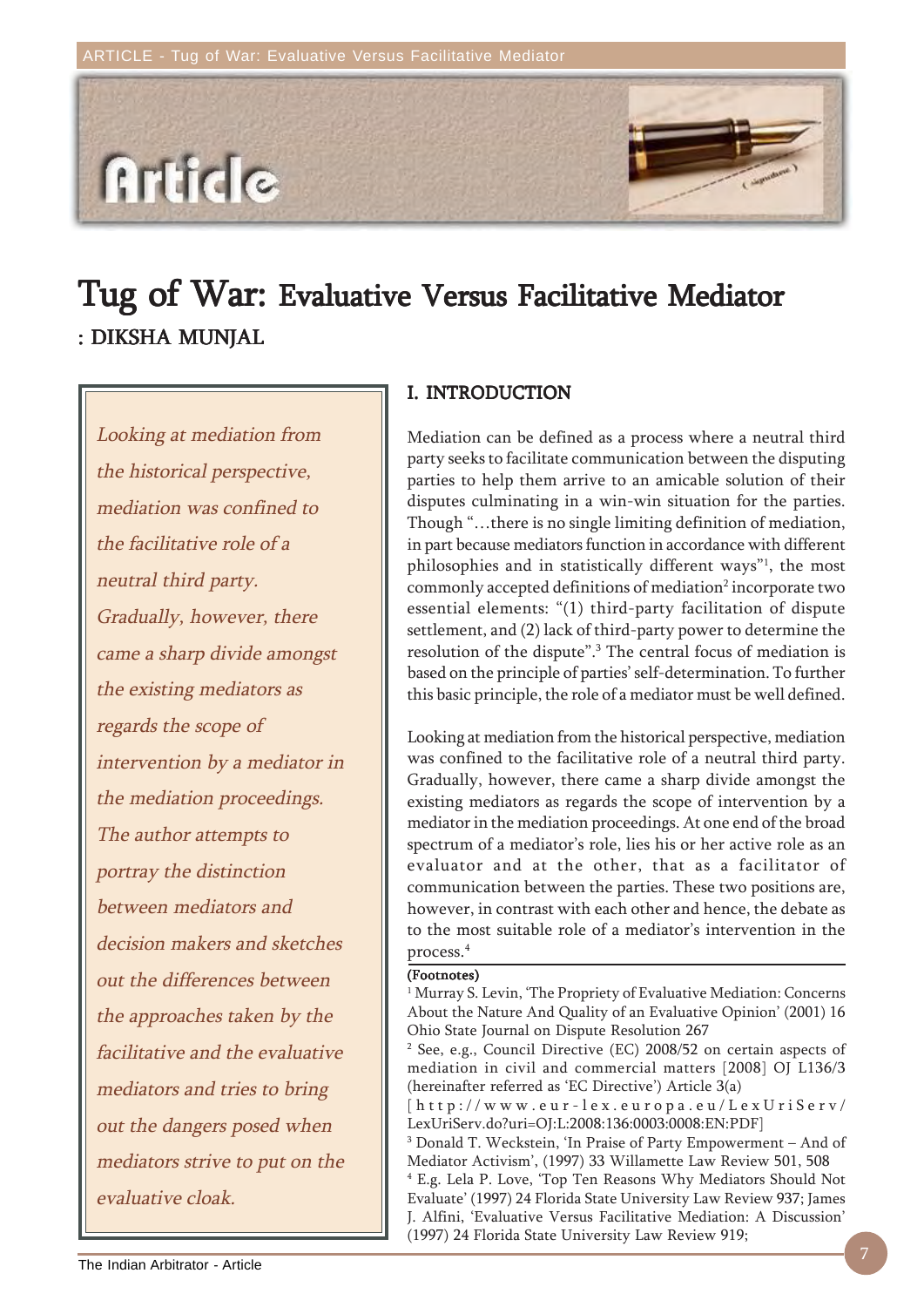

Part II (a) of the present paper attempts to portray the distinction between mediators and decision makers. Because of the emergence of evaluative forms in mediation, part II (b) sketches out the differences between the approaches taken by the facilitative and the evaluative mediators. Part III tries to bring out the dangers posed when mediators strive to put on the evaluative cloak and finally, Part IV sums up the paper with an appropriate conclusion.

# I. Drawing the lines

### a. Distinguishing Mediators from Decision-makers

Mediation is unique as compared to other forms of dispute resolution mechanisms. It is resorted to as an 'alternative' to the usual adversarial method of dispute resolution<sup>5</sup> and is intended to be a practice free from such a feature.

"Evaluating, assessing, and deciding for others is radically different than helping others evaluate, assess, and decide for themselves."6 Evaluators include judges, arbitrators, neutral experts, and advisors.7 A comparison of arbitration and mediation would show that though an arbitrator and a mediator are similar in terms of being a neutral third-party chosen by the parties themselves, they have different functional roles. The role of an arbitrator is to go through the pleadings, examine the evidence, hear both the parties, look into the merits of the case, and thereafter pass an award. The arbitrator cannot have private sessions with the parties to the dispute. The disputants expressly ask the evaluator i.e. the arbitrator to preside over their case or resolve the conflict.<sup>8</sup> In contrast, the role of the mediator is to assist the parties to make them understand each other's points of view by facilitating better communication between them, and thereby empowering them to reach a harmonious, consensual solution. For this in the process the mediator also goes through private sessions and maintains confidentiality. The task of the mediator does not go beyond the abovementioned role. On the conclusion of mediation, the mediator either rewards the settlement/ compromise or in case no settlement/compromise is arrived at by the parties, the mediator is not supposed to give any reasons for failure. He only reports that the process of mediation is complete but no settlement is arrived at.

The EC Directive, though not expressly, hints at this distinction between mediation and processes of adjudicatory nature. This is reflected in its Preamble Para (11) which provides that the Directive should not be applicable "… to processes of an adjudicatory nature such as certain judicial conciliation schemes, consumer complaint schemes, arbitration and expert determination or to processes administered by persons or bodies issuing a formal recommendation, whether or not it be legally binding as to the resolution of the dispute". By incorporating such a provision, the Directive recognizes the two analytically different processes and seeks to put them on two different platforms.

The essence of mediation lies in the fact that "decision-making is the province of the parties"9 . If this core feature is eroded, mediation ceases to perform its true function.

### b. Distinguishing Facilitative from Evaluative Mediator

Riskin in his formulation of the mediators' orientations grid<sup>10</sup> states that the role of mediator can be either facilitative or evaluative. There are certain analytical differences<sup>11</sup> between the two which may now be dealt with.

#### (Footnotes)

- 6 Love, n.4 above, p.938
- $^7$  Love, n.4 above, p.938
- 8 Love, n.4 above, p.938
- 9 Lela P. Love, 'Mediation: The Romantics Days Continue' (1997) 38 South Texas Law Review 735, 738
- <sup>10</sup> See generally Riskin, n.4 above

 $^5$  This includes litigation in courts, arbitration, and neutral-evaluation by a neutral third-party where disputing parties act in an adversarial manner try to put their best case forward to incline the evaluator towards their respective sides.

<sup>&</sup>lt;sup>11</sup> Simon Roberts & Michael Palmer, Dispute Processes: ADR and the Primary Forms of Decision Making (New York : Cambridge University Press, 2005), p.155 (Roberts & Palmer observed that "two analytically distinct forms of intervention, with quite different processual shapes, become concealed beneath the conventional label of mediation.")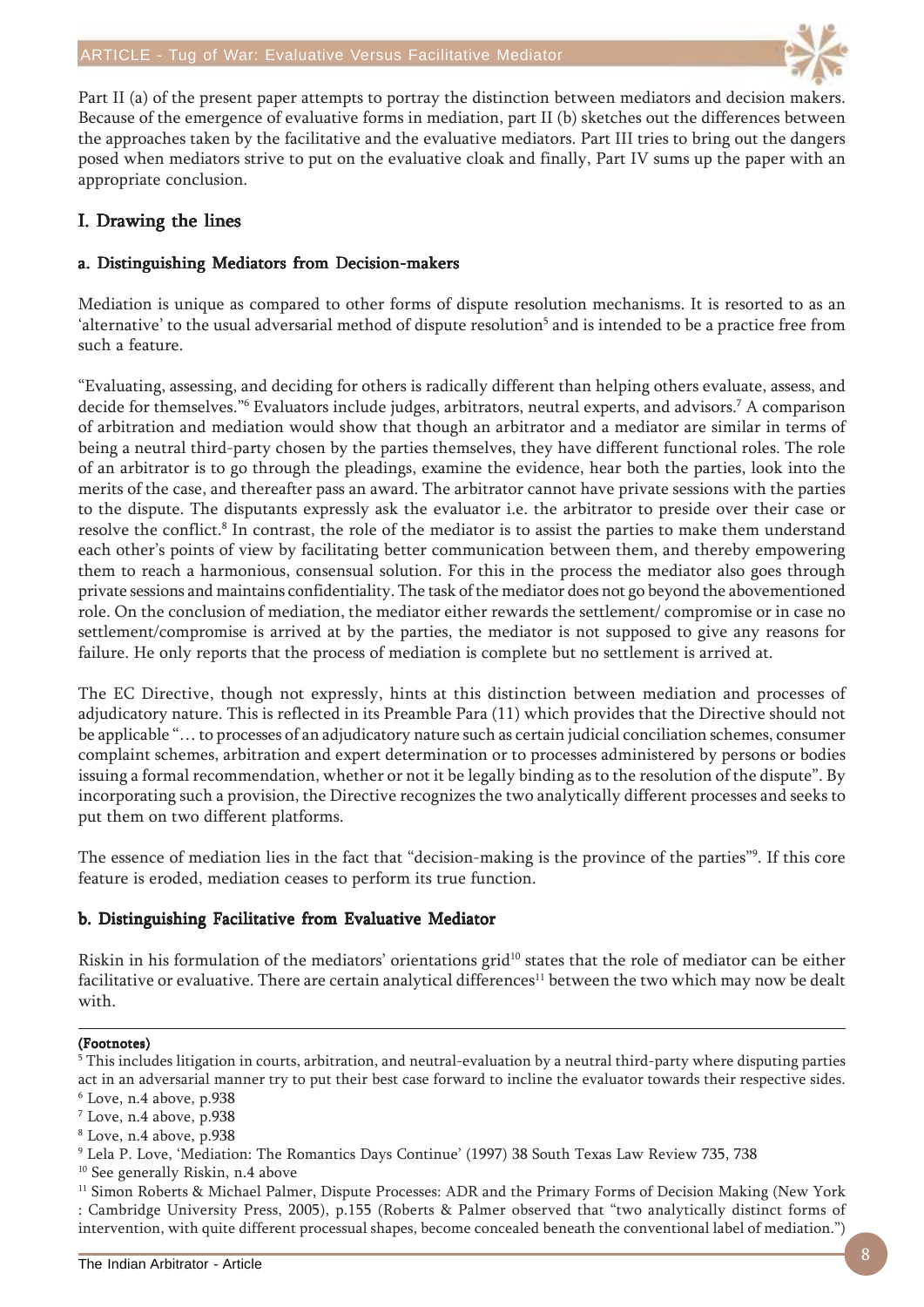

The fundamental role of a mediator is to act as a facilitator of communication between the parties. A facilitative mediator helps the parties understand their underlying interests, emphasises the need for the parties to educate themselves and each other more than the mediator, helps them develop and propose broad, interest based options for settlement, and to evaluate proposals.<sup>12</sup>

An evaluative mediator on the other hand gives advice, assesses the strengths and weaknesses of each side's cases, predicts outcomes of court or other processes, proposes fairly directive agreements and, urges or pushes the parties to settle or to accept a particular settlement proposal or range.<sup>13</sup> Therefore, the decisionmaking process passes from the hands of the parties into those of the evaluator.

"Widespread as these activities have become, they are inconsistent with the role of a mediator"14 and in fact, change the whole perspective of mediation. As both the so-called 'categories' of mediation require their own unique competencies, skills and techniques, they are at two very different positions from one other, and can never be put or compared on the same plane.<sup>15</sup> Whenever any evaluation is done by the mediator three elements get intricately juxtaposed viz., principle of self-determination, fairness and mediator's neutrality and impartiality.

# II. Dangers posed when boundaries are Crossed-over

### a. Change of nature of Mediation

Mediation should be a "pure play"<sup>16</sup>. "It should connote facilitation."<sup>17</sup> If the evaluative ink taints mediation, the process will be affected and it will assume adversarial hues. Evaluative mediators hinder prospects of an environment conducive for settlement. The moment mediation is portrayed as a process wherein the mediator has the power to provide evaluation of the case, the parties get "in a competitive mind-set seeking to capture the evaluator's favour and win the case"18. They compete with each other to put before the mediator their best case and use different tactics, just as in litigation, to get the attention of the mediator to decide in their favour.<sup>19</sup> The disputants view the mediator equivalent to a person with adjudicatory functions and "…rely on [this] outside authority like a judge to decide [the] [case] for [] [them]…".20. The foundation of mediation which is based upon the principle of parties' self-determination is completely lost is such a process. As a result, the process echoes the adversarial traits.

#### (Footnotes)

 $12$  Riskin, n.4 above, p.32-34 (Riskin describing the techniques put to use by facilitative mediators)

<sup>13</sup> Riskin, n.4 above, p.27, 28 (Riskin describing the techniques put to use by evaluative mediators)

<sup>14</sup> Kimberlee K. Kovach & Lela P. Love, 'Evaluative Mediation Is an Oxymoron' (1996) 14 Alternatives To The High Cost of Litigation 31

<sup>15</sup> Love, n.4 above, p.939; Kovach & Love, n.14 above, p.32

<sup>16</sup> Kovach & Love, n.14 above, p.32

<sup>17</sup> Kovach & Love, n.14 above, p.32

<sup>18</sup> Love, n.4 above, p.940; Kovach & Love, n.14 above, p.31 ("...mediator evaluation tends to perpetuate or create an adversarial climate. Parties try to persuade the neutral of their positions, using confrontational and argumentative approaches.")

 $19$  A party is likely to exercise caution with the information he or she gives out during an evaluative mediation so that it does not adversely affect such evaluation and rather orients the mediator's decision in his/her favour.

20 Kovach & Love, n.14 above, p.32

# **Interested to start ADR Centre?**

Indian Institute of Arbitration & Mediation is looking for parties interested to start IIAM Chapters in various states and cities.

If you have a passion for dispute resolution and you are interested to start a Dispute Resolution Centre, please mail your details to: dir@arbitrationindia.com

**For details of IIAM activities visit www.arbitrationindia.org**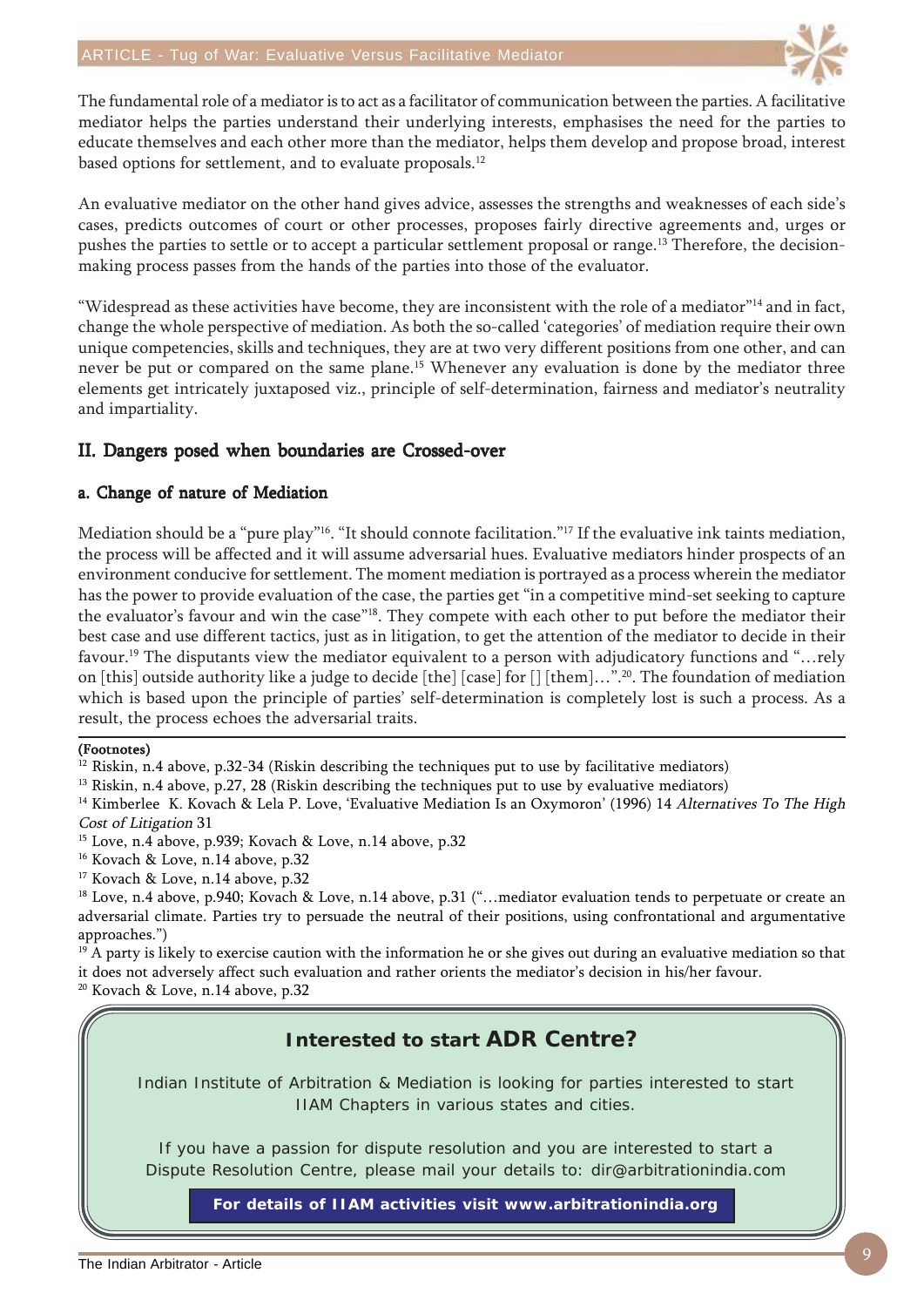

Parties' participation in the process is a key feature of mediation and is implicit in the parties' right to self determination. If the mediator takes over the process and the decision-making task, not only does it endanger the parties' right but also changes the very nature of mediation. Hence, the true nature of mediation undergoes drastic transformation if evaluation is permitted to be a part and parcel of it.

### a. Encroachment upon Parties right to Self-determination

The principle of parties' right to self-determination is "paramount"<sup>21</sup> and constitutes the crux of mediation. Bush has very rightly observed that the central value echoed in the majority of literature on mediation is self-determination.<sup>22</sup> The most commonly accepted definitions of mediation as well as the regulatory standards<sup>23</sup> also embody this salient feature. This principle implies that it is the parties who shall be the decision-makers and not the neutral third-party. The mediator is required to enrich the information base and promote better understanding between the parties<sup>24</sup> by encouraging them to reflect on the issues involved, reduce friction, explore their true underlying interests and find mutual points of accord to help them reach an agreement but not formulate any decision for them. "In so doing, [mediator] [facilitates] evaluation by the parties"<sup>25</sup> Party autonomy abets greater party participation, feeling of empowerment, satisfaction and greater compliance with the outcome.

Evaluation undermines party autonomy. Once the evaluative mediator steps in to do his 'task', parties lose control over the outcome. When a mediator ardently tries to evaluate the issue, the scope of negotiation between the parties ultimately narrows down<sup>26</sup> and because the parties give importance to what the mediator says and rely on it, it may go on to shape their so-called 'independent' decision.<sup>27</sup> Though it has been contended that for the true realization of self-determination, mediation must provide knowledge of law and the parties' legal rights28, it nevertheless hinders creative problem-solving by the parties and rather adversely affects the self-determination principle. There is a barrier erected to the level to which parties are involved in the problem-solving processes and generating an array of alternatives for settlement. As a result, in an evaluative mediation not only does the level of parties' participation in the process fall<sup>29</sup> leaving the parties feeling dissatisfied<sup>30</sup>, there may also be lesser compliance with the outcome drawn-up by the mediator<sup>31</sup>. Accordingly, the parties may not perceive mediation to be a process any different from the adversarial processes.

#### (Footnotes)

<sup>21</sup> Weckstein, n.3 above, p.508

<sup>&</sup>lt;sup>22</sup> Robert A. Baruch Bush, 'Substituting Mediation for Arbitration: The Growing Market for Evaluative Mediation, and What it Means for the ADR Field' (2003) 3 Pepperdine Dispute Resolution Law Journal 111, 115.

<sup>23</sup> Annex-A CPFM, n.2 above, Sec. 5.1, 5.5; Annex-B CPCCM, n.2 above, Sec. 5.1,5.5

<sup>&</sup>lt;sup>24</sup> Kimberlee K. Kovach & Lela P. Love, 'Mapping Mediation: The Risks of Riskin's Grid', (1998) 3 Harvard Negotiation Law Review 71,101; John D. Feerick, 'Toward Uniform Standards of Conduct for Mediators' (1997) 38 South Texas Law Review 455,458

<sup>25</sup> Love, n.4 above, p.939

<sup>26</sup> Kovach & Love, n.24 above, p.100

<sup>27</sup> Alfini, n.4 above, p.930 (quoting Ms. Donna Gebhart); Carrie Menkel-Meadow, 'Ethics in Alternative Dispute Resolution: New Issues, No Answers from the Adversary Conception of Lawyers' Responsibilities' (1997) 38 South Texas Law Review 407,424; Ellen A. Waldman, 'The Evaluative-Facilitative Debate In Mediation: Applying The Lens of Therapeutic Jurisprudence' (1999) 82 Marquette Law Review 155,164; Levin, n.1 above, p.271; Carrie Menkel-Meadow, 'Is Mediation the Practice of Law' (1996) 14 Alternatives to the High Cost of Litigation 57,61

<sup>&</sup>lt;sup>28</sup> See Jacqueline M. Nolan-Haley, 'Court Mediation and the Search for Justice Through Law' (1996) 74 Washington University Law Quarterly 47, 49-52,91

<sup>29</sup> Kovach & Love, n. 24 above, p.99,100; E. Allan Lind et al, 'Voice, Control, and Procedural Justice: Instrumental and Non-instrumental Concerns in Fairness Judgments' (1990) 59 Journal of Personality & Social Psychology 952, 953 ("…people actively reject procedures that appear to offer process control but that do not provide any real input into the decision-making process."); Riskin, n.4 above, p.45

<sup>30</sup> Alfini, n.4 above, p.930 (quoting Ms. Donna Gebhart); Riskin, n.4 above, p.45

 $31$  EC Directive, n.2 above, Article 3(a), Preamble Para (6) (It recognizes mediation as a process wherein "... parties to a dispute attempt by themselves, on a voluntary basis, to reach an agreement on the settlement of the dispute…" and expressly notes in its Preamble Para (6) that "agreements resulting from mediation are more likely to be complied with voluntarily and are more likely to preserve an amicable and sustainable relationship between the parties.")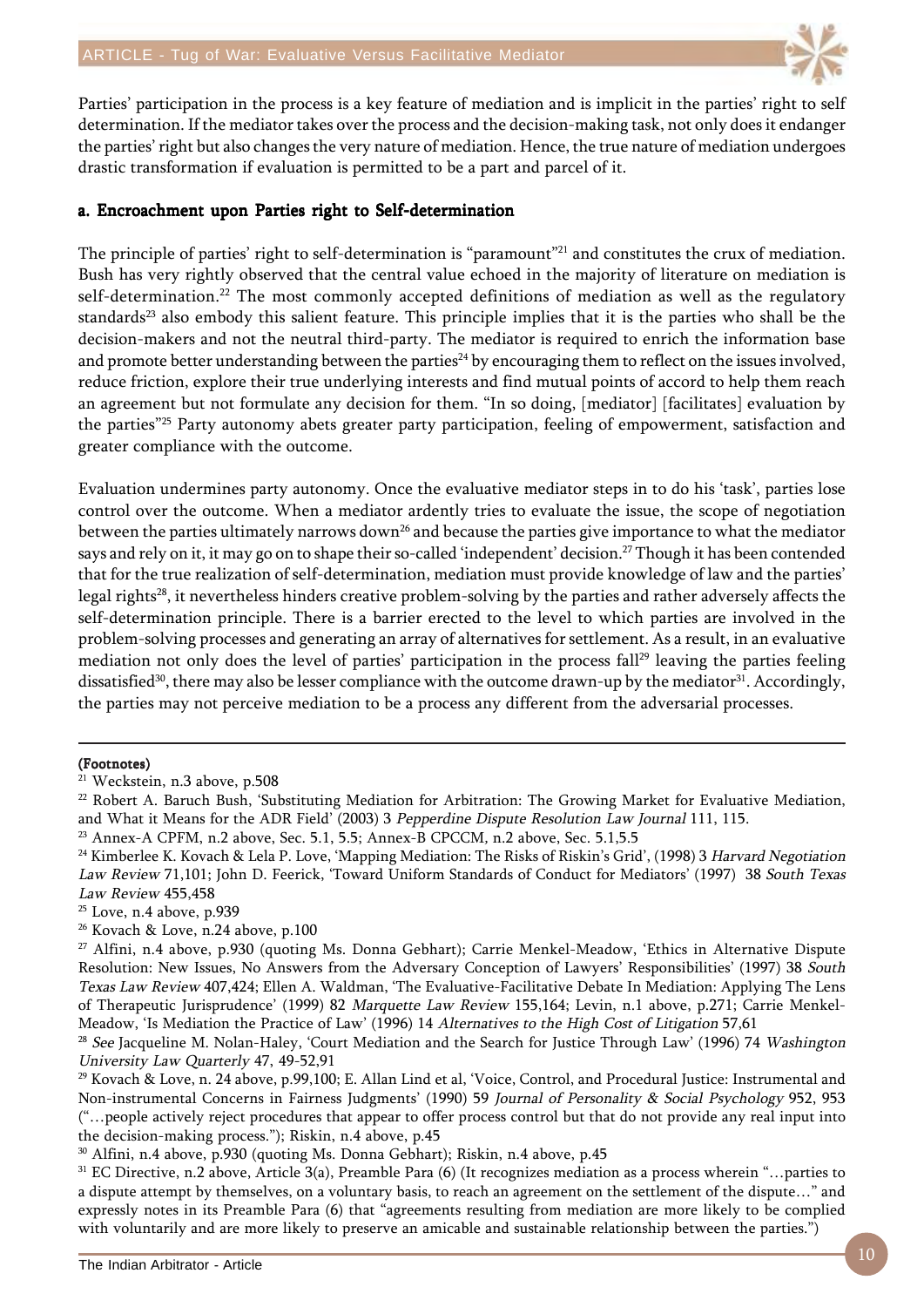

### c. Impugned Neutrality & Impartiality

In conjunction with principle of self-determination, the mediator's neutrality and impartiality are fundamental principles of mediation.32 The mediator must not only be neutral and act in a fair and even-handed manner throughout the process,33 but must also be perceived by the parties as such.34 Mediation must be conducted in an impartial way and the mediator must not try to impose any preferred outcome on the parties,<sup>35</sup> "whether by attempting to predict the outcome of court or formal proceedings or otherwise".36 The mediator must not give advice to the parties, individually or collectively.37 If such a conduct is not maintained, it may impair not only the mediator's position but also parties' right to self-determination. Riskin has observed that the higher the degree of evaluation, the greater is the need for impartiality.<sup>38</sup> Likewise the lower the degree of intervention by the mediator the lesser the challenge posed to the mediator's position.

Roberts & Palmer<sup>39</sup> in their summarization of Simmel<sup>40</sup> on the idea of a non-aligned third-party intermediary observed that "…a defining characteristic of the mediator is that he or she is not a partisan". An activistic mediator is likely to be a partisan as evaluation invariably ends up favouring one party at the expense of the other.41 When any opinion is given on the merits of the case, or any part of a statute is put forth or the attention of the parties is brought to a particular article chosen by the mediator, it can never be said to be completely objective.42 This is so because the mediator may have certain notions of either the outcome in court proceedings "in the shadow of the law"43 or some predisposed stance towards the party. Such a behaviour in addition to distorting the mediator's image as a neutral and impartial figure may also cause the parties to flee from mediation.<sup>44</sup>

#### (Footnotes)

32 Annex-A CPFM, n.2 above, Sec. 3.1; Annex-B CPCCM, n.2 above, Sec.3.1; CMCPM, n.2 above, Para 4.2, 4.3; European Code of Conduct for Mediators, (hereinafter referred as 'ECCM') Para 2.2 [http://www.ec.europa.eu/ civiljustice/adr/adr\_ec\_code\_conduct\_en.pdf] last accessed on November 14, 2011; EC Directive, n.2 above, Article 4(2), 3(b) (The definition of a mediator provided by the EC Directive also reiterates it.)

- 33 Annex-A CPFM, n.2 above, Sec. 3.2.3; Annex-B CPCCM, n.2 above, Sec.3.2.2; CMCPM, n.2 above, Para 4.3.1
- 34 ECCM, n.32 above, Para 2.2; Levin, above n.1, p.294; Riskin, above n.4, p.47
- 35 Annex-A CPFM, n.2 above, Sec. 5.5; Annex-B CPCCM, n.2 above, Sec. 5.5
- 36 CMCPM, n.2 above, Para 4.2, 6.9
- 37 Annex-A CPFM, n.2 above, Introduction; Annex-B CPCCM, n.2 above, Introduction
- 38 Riskin, above n.4, p.47
- 39 Roberts & Palmer, n.11 above, p.154
- <sup>40</sup> G. Simmel, *The Sociology of Georg Simmel* (Free Press, Glencoe, 1950) p.149-150
- 41 Kovach & Love, n.14 above, p.31

42 Alfini, n.4 above, p.927,928 (quoting Prof. McDonald); Stark, n.4 above, p.785 (discussing how student mediators would make a choice as regards the information they would provide as mediators); Levin, n.1 above, p.294; Menkel-Meadow, above n.27, p.61

<sup>43</sup> See generally Robert H. Mnookin & Lewis Kornhauser, 'Bargaining in the Shadow of the Law: The Case of Divorce' (1989) 88 The Yale Law Journal 950

44 Love, n.4 above, p.938 (If a party believes that the mediator has sided the other party, it may retreat from the process)

# Interested to contribute Articles?

We would like to have your contributions. Articles should be in English. Please take care that quotations, references and footnotes are accurate and complete. Submissions may be made to the Journals Division, Indian Institute of Arbitration & Mediation, G-209, Main Avenue, Panampilly Nagar, Cochin - 682 036 or editor@arbitrationindia.com.

Publication of the Article will be the discretion of IIAM and submissions made indicates that the author consents, in the event of publication, to automatically transfer this one time use to publish the copyrighted material to the publisher of the IIAM Journal.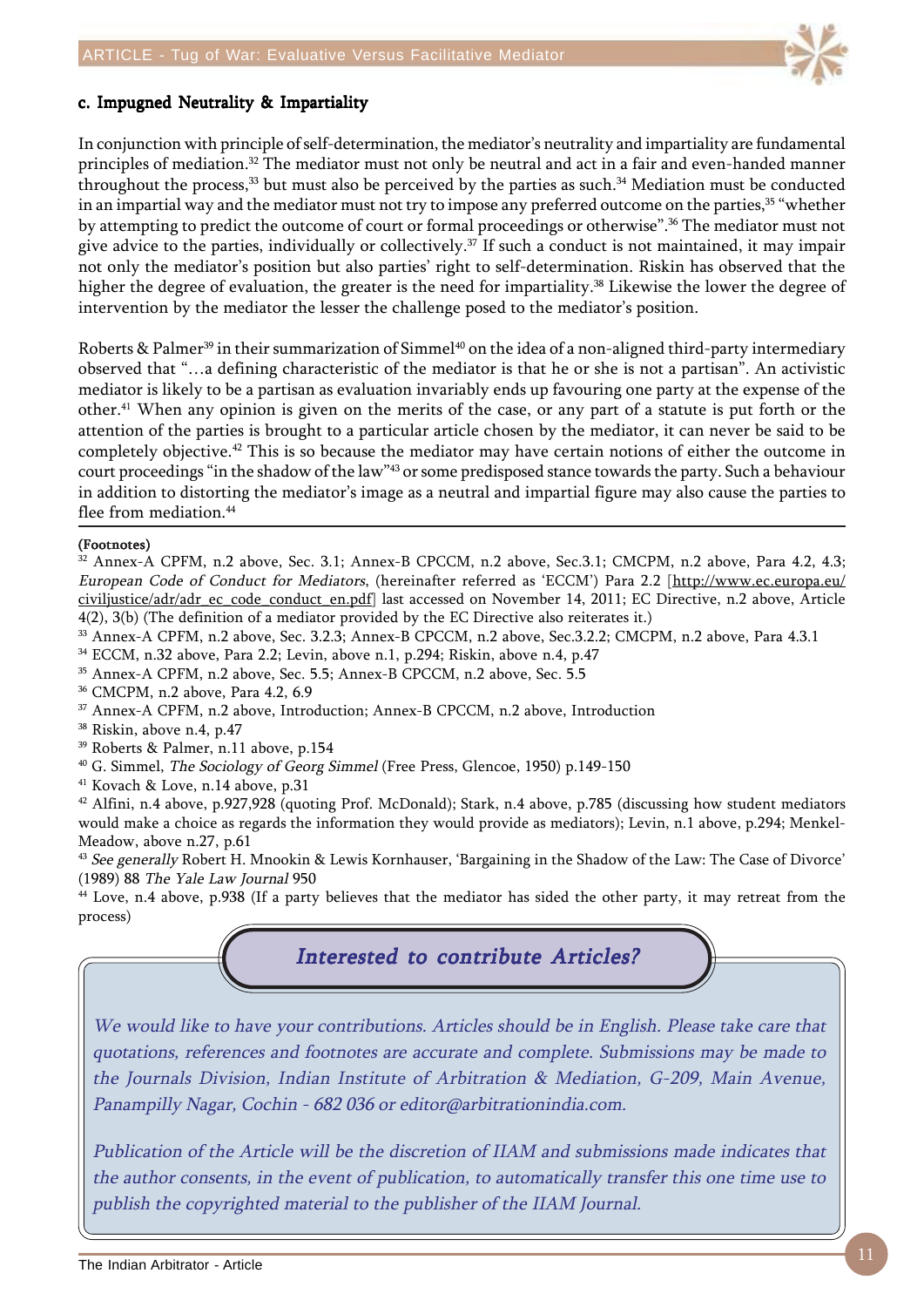

The proponents of evaluative mediation bring up the issue of fairness and informed consent where there may be an imbalance of powers between the parties. The process of mediation does not call in for the mediator to try to level the playing-field. In situations where such circumstances arise, the mediator must encourage the parties to seek independent legal advice.<sup>45</sup>

#### d. Competency of Mediators Questioned

Mediation in England is open to all. The league of mediators comprises of people of "different rank and ambition"46. This open-market policy approach is put to risk if the evaluative-mediator approach is promoted and adopted. When mediators evaluate a case applying the relevant law to the specific facts, they engage in the practice of law.47 These activities require a high degree of professional competence48 and are put in the spotlight particularly when the mediator-pool consists of people varied in knowledge and skills. In a situation where, for instance, a non-expert mediator (e.g. a neighbour) evaluates, he/she may not be well versed with the legal position on the subject-matter. In such a scenario, it inevitably implies that the mediator must be one who is well versed with legal principles or even better, a practitioner of law. Mediators may not be qualified to serve as case evaluators or even if they are, they may not be able to carry out their task bearing in mind their neutral and impartial position in the process. Thus, in a case where there may be an imbalance of power between the parties and there is a lawyer-mediator, restriction is nevertheless placed on the mediator on the grounds of his/her neutrality and impartiality.

The facilitative approach deals well with the above set of conditions. With this approach in hand, a mediator need not be an expert. If there arises any situation where the mediator is faced with legal questions such as informed decision-making by the parties or dealing with power-imbalances, he/she may direct the parties to seek independent legal or other professional advice.<sup>49</sup> This also ensures congruence with principle of selfdetermination and the neutral and impartial position of the mediator.

Evaluative mediation also tends to diminish the quality of mediation. Given that the mediator can be almost anyone and that mediators do not receive decision-making training<sup>50</sup>, the prediction of case outcomes by such mediators is debatable. The parties may look up to the mediator as a person with expertise in the subject-area but in reality, he/she may not have information any more than the parties and may be in a poor position to render an evaluation.<sup>51</sup>

### e. Clogging Market-growth

If it is acceptable for mediators to render opinions on the merits of the case or predict likely outcome in courts, then only lawyers and other experts will be fit to be mediators.52 Mediation, as noted above, is open to all. This helps in the formation of a rich heterogeneous mediator-pool with talents, calibers, and perspectives of people based in different disciplines.53 Mediation in its pure form does not involve law but communication along with other skills.<sup>54</sup> These include human relations, interpersonal dynamics, communication skills, negotiation and bargaining skills, gender and generational dynamics, organizational and managerial skills,

#### (Footnotes)

<sup>45</sup> Annex-A CPFM, n.2 above, Sec. 5.10, 5.11; Annex-B CPCCM, n.2 above, Sec. 5.4, 6.3; Solicitors' Code of Conduct (July 2007, amended on March 31, 2009), Rule 3.06 [http://www.sra.org.uk/solicitors/change-tracker/code-of-conduct/ rule3.page?20090331#rule-3] last accessed on November 14, 2011; Quality Mark Standard for Mediation, F1.3 [http:/ /www.legalservices.gov.uk/docs/fains\_and\_mediation/mediation\_qual\_mark.pdf] last accessed on November 16, 2011. 46 Roberts & Palmer, n.11 above, p.153

<sup>47</sup> Menkel-Meadow, n.27 above, p.424; Menkel-Meadow, n.27 above, p.61; Riskin, n.4 above, p.46 (Riskin notes that increase in the need for subject-matter expertise is directly proportional to the parties' need for the mediator's evaluations.)

<sup>48</sup> Alfini, n.4 above, p.933 (quoting Prof. Love)

<sup>49</sup> Alfini, n.4 above, p.933, 934 (quoting Prof. Love); CMCPM, n.2 above, Para 6.10, 6.17; Annex-A CPFM, n.2 above, Sec. 5.10, 5.11; Annex-B CPCCM, n.2 above, Sec. 5.4, 6.3

<sup>50</sup> Kovach & Love, n.24 above, p.104; Kovach & Love, n.14 above, p.31

<sup>51</sup> Levin, n.1 above, p.287

<sup>52</sup> Love, n.4 above, p.941

<sup>53</sup> Love, n.4 above, p.942; Love, n.9 above, p.741

<sup>54</sup> Menkel-Meadow, n.27 above, p.61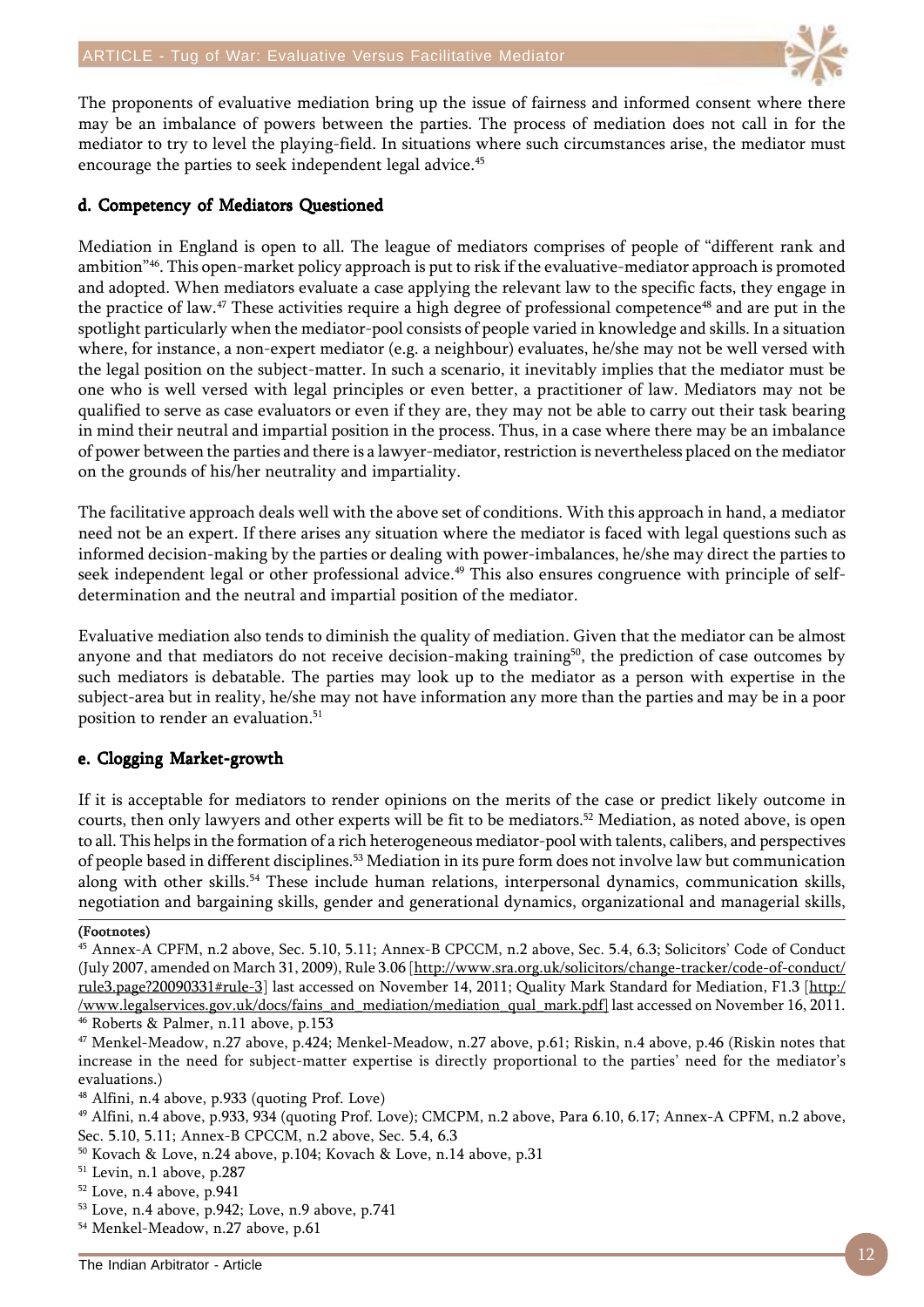

rich information base regarding particular industry or disputes among others.55 No single profession fits the bill with respect to each of these requirements.<sup>56</sup> At times, parties may not even desire lawyers or experts to act as mediators. They may have the apprehension of such a person having a pre-disposed position with respect to the subject matter on account of his/her experience in the field.<sup>57</sup>

If fetters are imposed on the entry into the market, there would be a substantial loss in the mediator-pool resource<sup>58</sup> which would in turn obstruct creative problem-solving by the parties and full realisation of their right to self-determination. Mediation must not be "[legal-ized]" and made the private domain of lawyers.<sup>59</sup> If this is allowed it may end up in an unhappy two-faceted result for mediation. Firstly, it may drain out the mediator-pool resources, as noted above. Secondly, as lawyers would never shed their evaluative habits, mediation would be pulled back into the adversarial framework.<sup>60</sup>

#### (Footnotes)

- 55 Love, n.9 above, p.741
- 56 Love, n.9 above, p.741; Feerick, n.24 above, p.468
- 57 Feerick, n.24 above, p.467
- 58 Love, n.4 above, p.942
- 59 Schuwerk, n.4 above, p.761
- 60 Kovach & Love, n.14 above, p.32; Kovach & Love, n.24 above, p.105; Love, n.4 above, p.942

#### Think  $\ldots$ **C-130 Versus F-16**

The older C-130 cargo airplane was lumbering along when a F-16 fighter jet flashed by. The jet jockey decided to show off.

The fighter jock told the C-130 pilot, "Watch this!" and promptly went into a barrel roll followed by a steep climb. He then finished with a sonic boom as he broke the sound barrier.

The F-16 pilot asked the C-130 pilot what he thought of that.

The C-130 pilot said, "That was impressive, but watch this!"

The C-130 droned along for about five minutes and then the C-130 pilot came back on and said, "What did you think of that?"

Puzzled, the F-16 pilot asked, "What did you do?"

The C-130 pilot chuckled. "I stood up, stretched my legs, went to the bathroom, then got a cup of coffee and a cinnamon bun."

When you are young, speed and flash may be great. When you get older and smarter, comfortable and dull are not so bad!

Death is more universal than life;

everyone dies but not everyone lives.

~A. Sachs~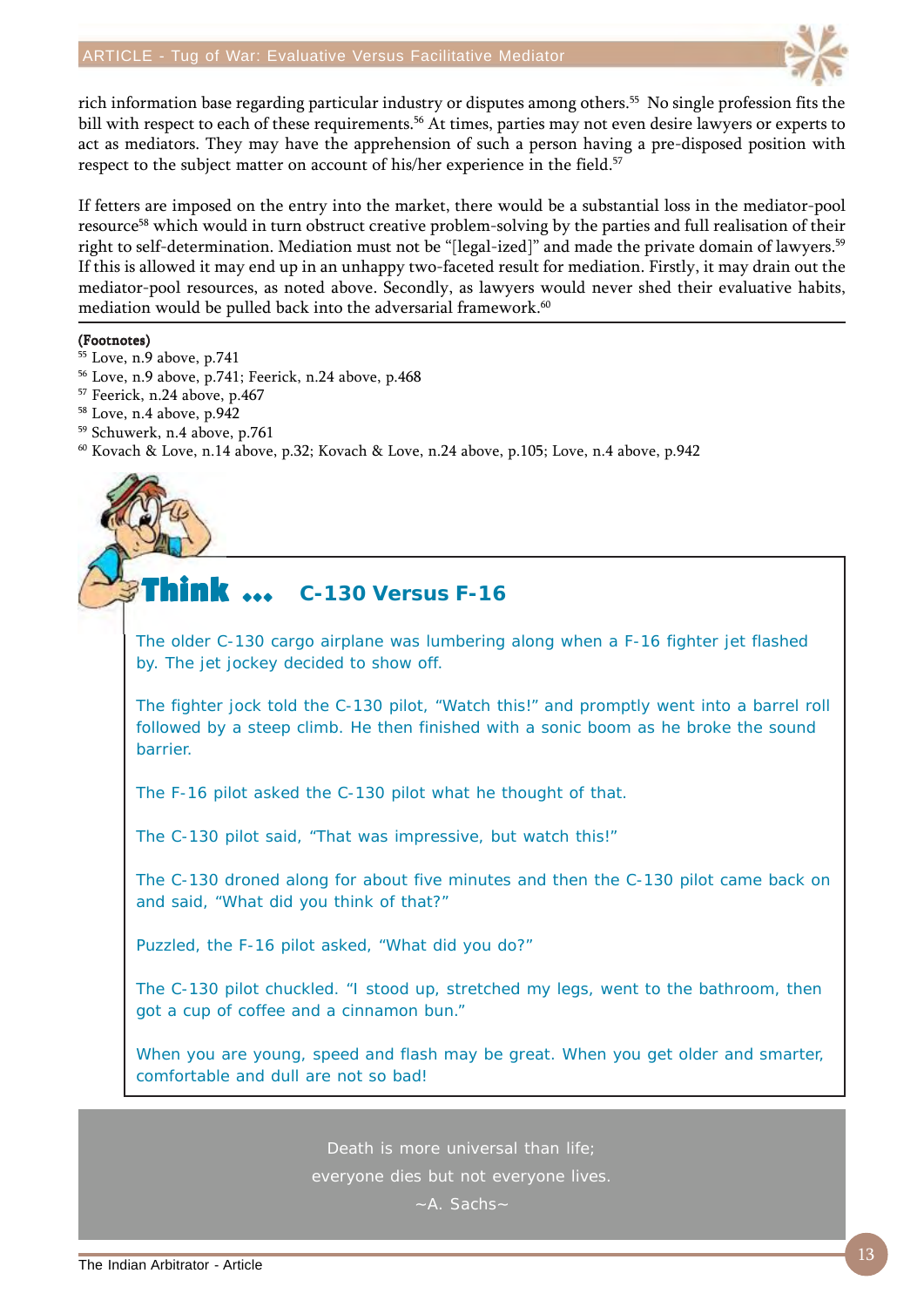

#### f. Parties left without any Remedy

Mediators have a duty to conduct mediation in a confidential way.61 This means that the sessions are conducted in a private and legally privileged manner subject to certain exceptions provided in the regulatory standards.<sup>62</sup> Unlike litigation and arbitration where there are provisions for the parties to appeal against the decision of the evaluator, there is little or virtually no safeguard against a mediator's inadequately informed opinion.<sup>63</sup> Confidentiality shields the careless and erroneous mediator opinions from public scrutiny and results in a failure of professional liability on the part of the mediators.<sup>64</sup> The confidentiality aspect here seeks to protect the mediator from any accountability but on the other hand, damages the parties' position who may end up feeling even worse than before they started mediating. Also, evaluation by the third-party neutral "…based in some part on information obtained in caucuses (without the opportunity for rebuttal by other side) rests on inferior evidence than the evidence that an arbitrator, judge or jury would have."65 For instance where a mediator is a layman with respect to the subject matter involved, an evaluation made by him/her based on incomplete or limited information, on substandard evidence or in the absence of specialist opinions can be highly speculative.<sup>66</sup> As noted above, the parties may inevitably rely on the mediator's opinion. In such circumstances, it means that the parties have virtually no remedy against the mediator when they bank on the information by the mediator that may be unjust, unfair or plain wrong.<sup>67</sup> The problem is essentially two fold – firstly, if there is no remedy against the incorrect evaluation, it would leave the parties without any form of redressal against the action of the mediator and secondly, if there is a remedy provided to the parties' to institute proceedings against the mediator, it would pull mediation back in the adversarial framework.

### III. Conclusion

Mediator activism is wholly inconsistent with the core founding principles of mediation. The regulatory standards neither expressly endorse evaluation nor do they expressly bar it. However there requires a degree of refinement and uniformity in the definition of mediation. This is crucial for the growth and development of mediation.<sup>68</sup> Public should understand the essential nature of each dispute resolution process<sup>69</sup> and be able to distinguish it from others.70 Uniform understanding of mediation would help prevent the weakening of mediation's unique advantages.71 Lessons must be learnt from the growth of arbitration which originated as a true 'alternative' to litigation but eventually ended up getting aligned with the adversarial processes.<sup>72</sup> Over a span of time, it lost its many attributes that made it appealing initially.73 Similarly, if evaluation in mediation is permitted, it can have parallel adverse implications. To ensure high quality of mediation and minimal unfairness or mistake, the best and safest practice with respect to both – the parties as well as the mediators is that the process be left in its original facilitative form. Therefore, it may be concluded that mediation must be conserved in its pristine form so that it does not fall into the pit falls of adversarial system.

#### (Footnotes)

63 Love, n.4 above, p.942

64 Kovach & Love, n.24 above, p.104

65 Lela P. Love & John W. Cooley, 'The Intersection of Evaluation by Mediators and Informed Consent: Warning the Unwary' (2006) 21 Ohio State Journal on Dispute Resolution 45, 58; Kovach & Love, n.14 above, p.31 (They noted that the conventional decision makers operate within a framework of ethical norms and legal standards which direct their evaluation. This is however not the case with mediators.)

66 Love & Cooley, n.65 above, p.58; Riskin, n.4 above, p.111 (He notes that the facilitative mediator may not know enough about the relevant law, practices or technology to render an informed opinion.)

67 Menkel-Meadow, n.27 above, p.61

68 Love, n.4 above, p.946

69 Kovach & Love, n.14 above, p.32

 $70$  Love, n.4 above, p.948 (She states that process different from mediation must be "labeled" as such and not be mixed with the understanding of mediation in any way)

71 Kovach & Love, n.24 above, p.87

72 Kovach & Love, n.24 above, p.90

73 Kovach & Love, n.24 above, p.90

(Author: Ms. Diksha Munjal LL.M. (UCL) is a Research Associate in National Law University, Delhi, India)

<sup>61</sup> EC Directive, n.2 above, Article 7; ECCM, n.32 above, Para.4 ; CMCPM, n.2 above, Para.4.5, 4.6; Annex-A CPFM, n.2 above, Sec.7; Annex-B CPCCM, n.2 above, Sec.7

<sup>62</sup> EC Directive, n.2 above, Article 7; ECCM, n.32 above, Para 4; CMCPM, n.2 above, Para 4.6; Annex-B CPCCM, n.2 above, Sec. 7; Annex-A CPFM, n.2 above, Sec. 7